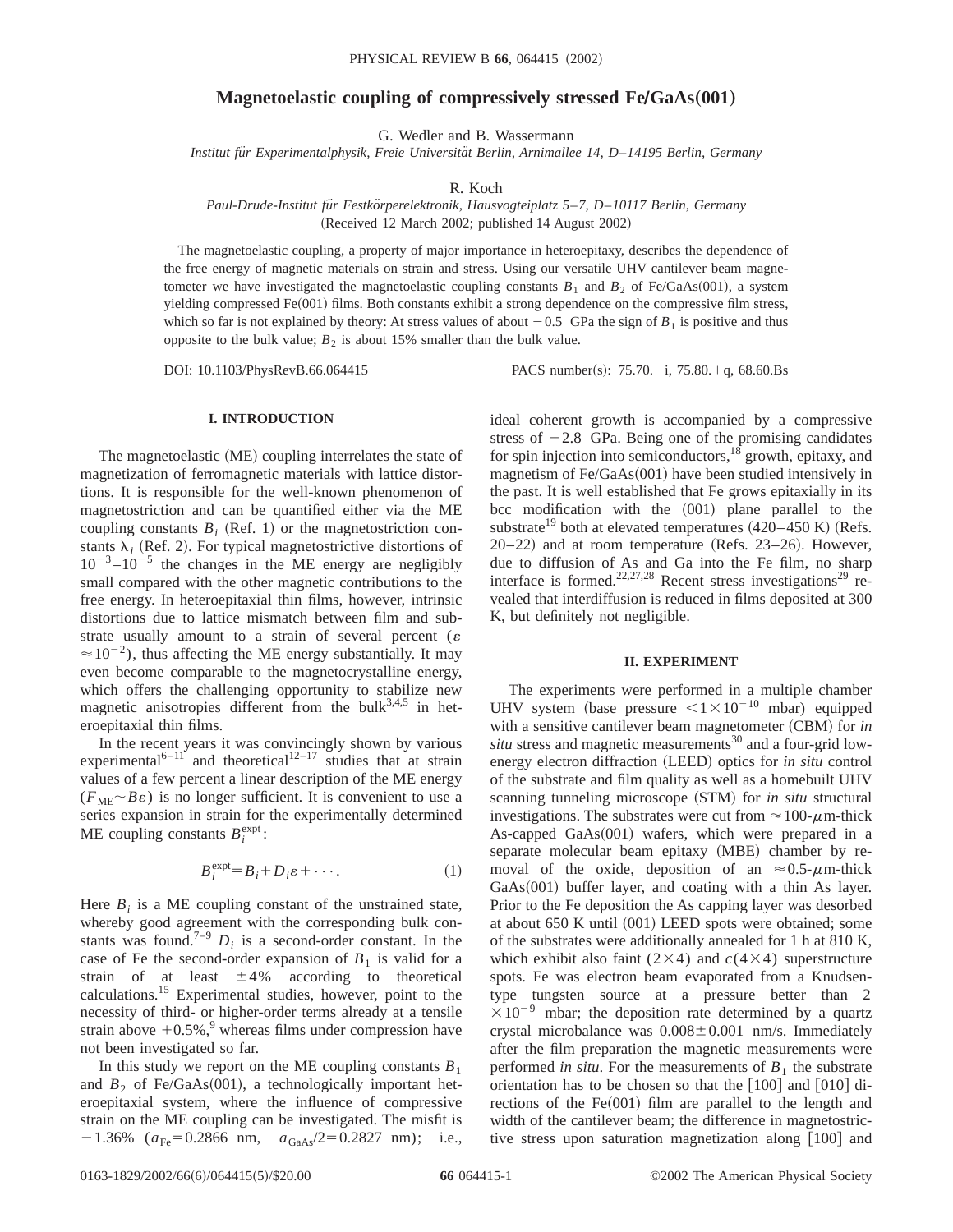

FIG. 1. Film forces (see text) measured in real time during the deposition of Fe onto  $GaAs(001)$  at 300 K; due to the biaxial inplane stress distribution the stress behavior is isotropic. At the film thicknesses marked by arrows the magnetic properties, particularly the ME coupling constants were measured *in situ* with our cantilever beam magnetometer; notice that the force instantaneously remains constant when the shutter is closed (see, e.g., inset).

[010] then is equal to  $B_1$  ( $\sigma^{[100]} - \sigma^{[010]} = -B_1$ ).<sup>7,34</sup> For  $B_2$ the  $[110]$  direction of Fe $(001)$  runs parallel to the long cantilever beam axis; saturation magnetization along  $[110]$  and [010] yields  $\sigma^{[110]} - \sigma^{[010]} = \frac{1}{2} B_2^{\bullet}$ .<sup>9</sup>

#### **III. RESULTS**

#### A. Stress of Fe/GaAs $(001)$

Figure 1 shows the film forces (integral forces in films of unit width) of  $Fe/GaAs(001)$  as a function of the average film thickness; they were measured in real time during the deposition of Fe onto an unannealed sample at 300 K. The overall stress behavior is in agreeement with that of our recent study, where the involved stress mechanisms are discussed in full detail. $29$  In short, after a compressive stress contribution due to changing surface stress at the very beginning (two to three monolayers) a tensile stress component dominates up to thickness of about 11 nm (regime I). This stress contribution is related to the restructuring of the interface proceeding when As and Ga atoms diffuse into the growing Fe film. At higher thicknesses eventually compressive stress owing to the lattice misfit is observed (regime II). Here the slope of the force curves corresponds to residual compressive stress of about  $-0.5$  GPa, indicating partial strain relief.

To facilitate the discussion of the ME coupling (see below) the following points should be elaborated in more detail here.

(i) The growth and stress behavior introduced above is typical for  $Fe/GaAs(001)$  at 300 K, both on annealed and on unannealed substrates. As discussed in Ref. 29 the tensile stress component is significantly increased on the unannealed, i.e., ''As-richer,'' samples and contributes up to a mean thickness of about 11 nm in the case of the Fe film of Fig. 1. It should be emphasized, however, that this does not necessarily mean that an 11-nm-thick layer is involved, but only that the tensile stress contribution becomes negligible after deposition of 11 nm of Fe. According to STM investigations by Bürgler *et al.*,<sup>31</sup> annealing of GaAs $(001)$  sub-

strates close to the decomposition temperature—here at about 810 K—leads to a rough surface, where irregular hillocks of about 1 nm height and several nm in diameter dominate the morphology. As indicated by Ref. 32 more gentle annealing after removal of the As cap generates a flatter surface exhibiting small As-rich  $(2\times4)$  domains. The best surface configuration certainly is obtained with the *in situ*– prepared samples, where a fresh  $GaAs(001)$  layer is deposited directly after oxide removal.33 Respective studies on such substrates could help to elucidate the influence of the surface corrugation (steps, domain boundaries, etc.) on intermixing. It should be pointed out, however, that the actual surface morphology of the  $GaAs(001)$  substrates is not relevant for the interpretation of the ME coupling of the compressively stressed Fe films presented here, because the contribution of the intermixed layer can be subtracted (see Sec.  $III C$ ).

(ii) The occurrence of the tensile stress contribution is restricted to regime I; i.e., there is no further tensile stress contribution after passing the maximum of the force curve (marked by dashed line). This is confirmed by the force curve shown in the inset of Fig. 1, where the deposition has been stopped at 11 nm. Notice that the force stays constant immediately after the shutter has been closed. Also when the deposition is interrupted for the magnetic measurements at higher thicknesses (marked by arrows in Fig. 1) the force instantaneously remains constant. Since diffusion is a timedependent process, the absence of a tensile force contribution after the deposition has been stopped verifies that interdiffusion effects are negligible above 11 nm.

(iii) As shown by x-ray absorption fine-structure spectroscopy<sup>35</sup> also in regime I the Fe lattice is compressed, but the total stress measured in regime I is dominated by tensile interface stress, which overcompensates the compressive misfit stress.

(iv) Arsenic is known to segregate to the surface.<sup>22</sup> The concentration of As in the bulk of thicker films, however, seems to be very small as indicated by recent x-ray photoelectron spectroscopy experiments; $^{25}$  after removing As from the surface by sputtering no further surface segregation was observed even after annealing at 200 °C.

#### B. Magnetization and anisotropy of Fe/GaAs $(001)$

The magnetic properties of  $Fe/GaAs(001)$  measured also *in situ* with our cantilever beam magnetometer are illustrated in Fig. 2 by means of 25-nm-thick Fe films; similar results were obtained with all investigated films between 11 nm and 100 nm. Figures  $2(a)$  and  $2(b)$  display hysteresis loops along the hard  $[110]$  and easy  $[100]$  axes, respectively. In accordance with previous studies $23,24$  the experimental saturation magnetization lies between 1.7 and 1.9 MA/m. The good agreement with the Fe bulk value of 1.76 MA/m—within experimental error ( $\approx$ 10%)—is indeed surprising and may indicate that the Fe thickness affected by intermixing is considerably smaller than 11 nm. Furthermore, all films exhibit the magnetic anisotropy of bcc-Fe with in-plane easy magnetization axes lying along  $[100]$  and  $[010]$ . This is con-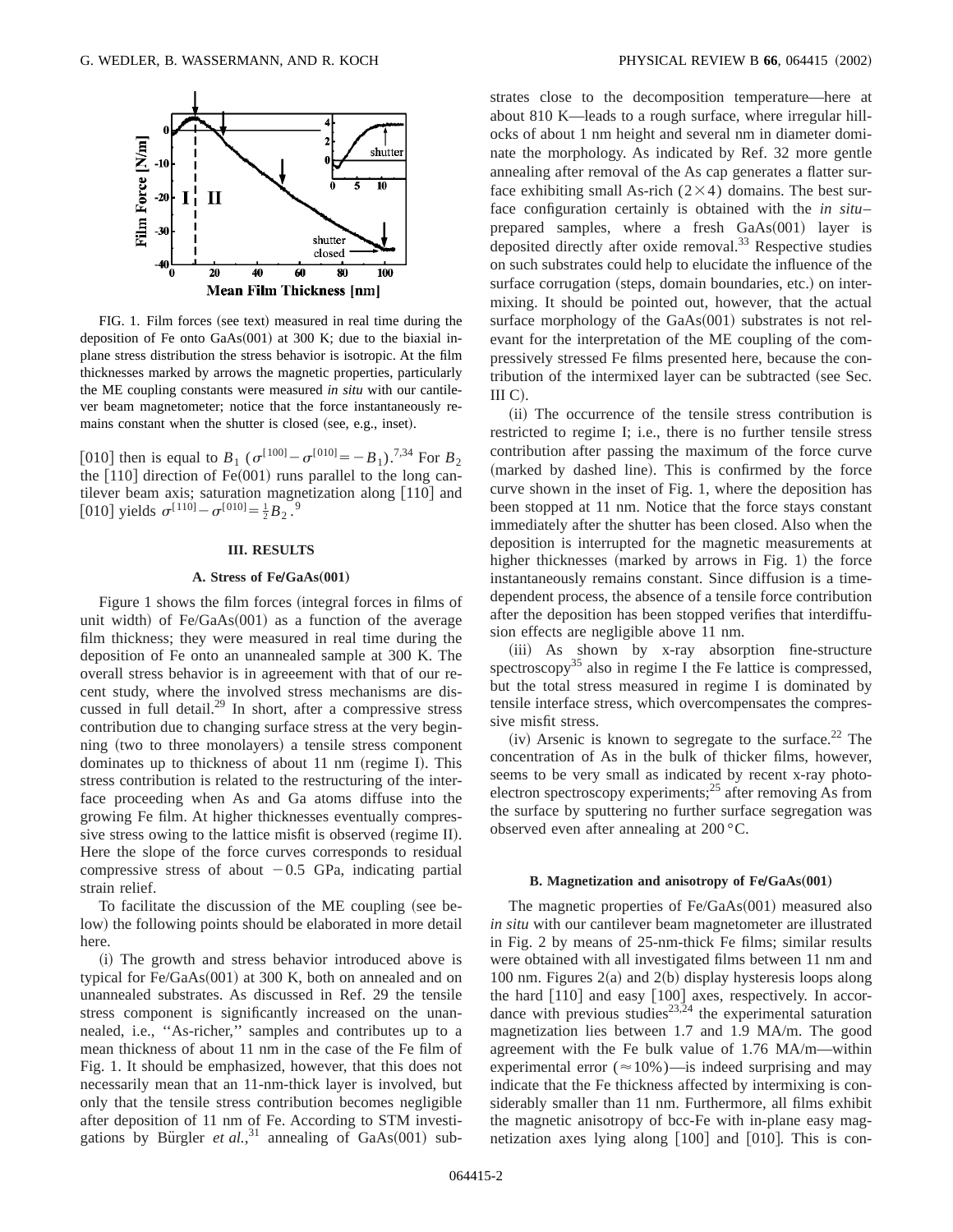

FIG. 2. Magnetic properties of  $25$ -nm-thick Fe $(001)$  films on GaAs $(001)$ : hysteresis loops (magnetization **M** vs magnetic field **H**) (a) along the hard  $[110]$  axis and (b) along the easy  $[100]$  axis.  $(c)$ Dependence of the remnant magnetization along  $Fe[100]$  on the in-plane angle of the magnetizing field revealing easy axes along  $[100]$  and  $[010]$  (for details see text).

firmed by the anisotropy measurements, where the magnetizing field is rotated by 0-180° within the film plane. Figure  $2(c)$  shows an example where the Fe $[100]$  direction is parallel to the cantilever beam axis. The remnant magnetization component which in this case is measurable only along  $[100]$ is zero at field angles between 45° and 135°, because the remnant magnetization switches to the easy  $[010]$  direction when the magnetizing field is turned off.

### **C. Magnetoelastic coupling of FeÕGaAs**"**001**…

We investigated the ME coupling constants  $B_1$  and  $B_2$  of about ten different samples. We remark that particularly the measurement of  $B_1$  is an experimental challenge, because the  $100-\mu$ m thick GaAs $(001)$  samples have to be cleaved along the difficult  $\langle 100 \rangle$  directions. Irrespective of the annealing treatment the measurements of both constants are quite reproducible. However, since the thickness of the intermixing region depends on the substrate preparation, we discuss the determination of the ME coupling constant  $B_1$  by means of the Fe film introduced in Fig. 1, where the deposition was interrupted for magnetic measurements at thicknesses of 11, 25, 50, and 100 nm.

In Table I, column  $B_1^{\text{expt}}$ , the experimental ME coupling constants measured in the  $B_1$  geometry are listed for Fe $(001)$ films of various thicknesses (given in column  $t_F$ ). For all films  $B_1^{\text{expt}}$  differs decisively from the bulk value,  $B_1^{\text{bulk}}$  $=$  -3.44 MJ/m<sup>3</sup>. It is opposite in sign, whereas the value of

TABLE I. ME coupling of Fe/GaAs(001) in  $B_1$  geometry:  $t_F$  is the film thickness,  $B_1^{\text{expt}}$  is the ME coupling constant as measured,  $B_1^{\text{II,eff}}$  is the effective ME coupling constant of the compressed Fe layer calculated by Eq. (2) with the 11 nm film as reference, and  $\sigma^{\text{II}}$ is the average stress of the compressed layer; bulk value of Fe:  $B_1^{\text{bulk}} = -3.44 \text{ MJ/m}^3.$ 

| $t_{\rm F}$<br>[nm] | $B_1^{\text{expt}}$<br>$\lceil MJ/m^3\rceil$ | $\sigma^{\text{II}}$<br>[GPa] | $B_1^{\text{II,eff}}$<br>$\lceil MJ/m^3\rceil$ |
|---------------------|----------------------------------------------|-------------------------------|------------------------------------------------|
| 11                  | $+1.2$                                       |                               |                                                |
| 25                  | $+2.5$                                       | $-0.50$                       | $+3.5$                                         |
| 50                  | $+2.9$                                       | $-0.49$                       | $+3.4$                                         |
| 100                 | $+2.9$                                       | $-0.43$                       | $+3.1$                                         |

the 11-nm-thick film, which is dominated by tensile stress  $(Fig. 1)$ , is considerably lower.

As discussed above deviations of the ME coupling constants from the bulk value were frequently found for misfitstressed heteroepitaxial films and attributed to nonlinear magnetoelasticity.  $B_1^{\text{expt}}$  of Fe films under tension, e.g., prepared on  $MgO(001)$  or  $W(001)$  substrates, differs significantly from the unstrained bulk value at stress values larger than 0.1 GPa, changes sign at about 0.7 GPa ( $\varepsilon \approx 0.35\%$ ) and saturates after a steep linear increase at  $2-3$  GPa.<sup>7,8,9</sup> As intermixing can be excluded on  $MgO(001)$  and W $(001)$ , the films definitely are composed of pure Fe. In the case of Fe/  $GaAs(001)$ , on the other hand, there is considerable diffusion of As and Ga into the growing film which may involve a layer with a thickness of about 11 nm as concluded from our stress results. Therefore caution is advised when trying to relate the observed deviations of  $B_1^{\text{expt}}$  of Fe/GaAs(001) with stress.

In order to separate the influence of intermixing we make use of the fact that the diffusion induced restructuring of the interface is restricted mainly to film thickness regime I. Accordingly, the experimental value  $B_1^{\text{expt}}$  is the sum of two contributions: the ME coupling of the film layer in regime I and the ME coupling of the compressively stressed layer in regime II. To extract the effective ME coupling constant  $B_1^{\overline{II},\text{eff}}$  of the compressively stressed layer from the experimental data, we subtract the ME coupling constant  $B_1^R$  of a reference film extending over regime I from  $B_1^{\text{expt}}$  (after normalization with respect to the film thickness) $36$ :

$$
B_1^{\text{II,eff}} = \frac{t_F}{t_F} - t_R B_1^{\text{expt}} - \frac{t_R}{t_F} - t_R B_1^R. \tag{2}
$$

Here  $t<sub>R</sub>$  denotes the thickness of the reference film and  $t<sub>F</sub>$  the total film thickness. Note that both constants  $B_1^R$  and  $B_1^{\text{II,eff}}$ may still depend on strain [compare Eq.  $(1)$ ] and  $B_1^R$  also on intermixing.

Column  $B_1^{\text{II,eff}}$  of Table I lists the effective ME coupling constants derived by Eq.  $(2)$  with the 11-nm-thick film as reference; in column  $\sigma^{\text{II}}$  the corresponding compressive stress determined from the average slope of the force curve in regime II is plotted. The extracted values of  $B_1^{\text{II, eff}}$  for the compressed Fe layers still are opposite in sign compared with bulk; moreover, they are even exceed  $B_1^{\text{expt}}$  and are the larger the larger  $\sigma^{\text{II}}$ .

Table II summarizes the respective results determined in the  $B_2$  geometry. For this sequence the reference film is 6 nm thick; we remind the reader that the thickness of regime I is influenced by the substrate preparation (see discussion in Sec. III A). Compared to  $B_1^{\text{II,eff}}$  the values of  $B_2^{\text{II,eff}}$  show a less dramatic dependence on the compressive stress. For  $\sigma^{\text{II}} \sim -0.5$  or  $-0.7$  GPa the values of  $B_2^{\text{II}}$  are only slightly smaller than the bulk value  $(+7.62 \text{ MJ/m}^3)$  and particularly have still the same sign.

Our experimental results on ME coupling and stress of  $Fe/GaAs(001)$  reveal that also compressive stress exerts strong influence on the ME coupling constants. At for heteroepitaxial systems still moderate stress values of about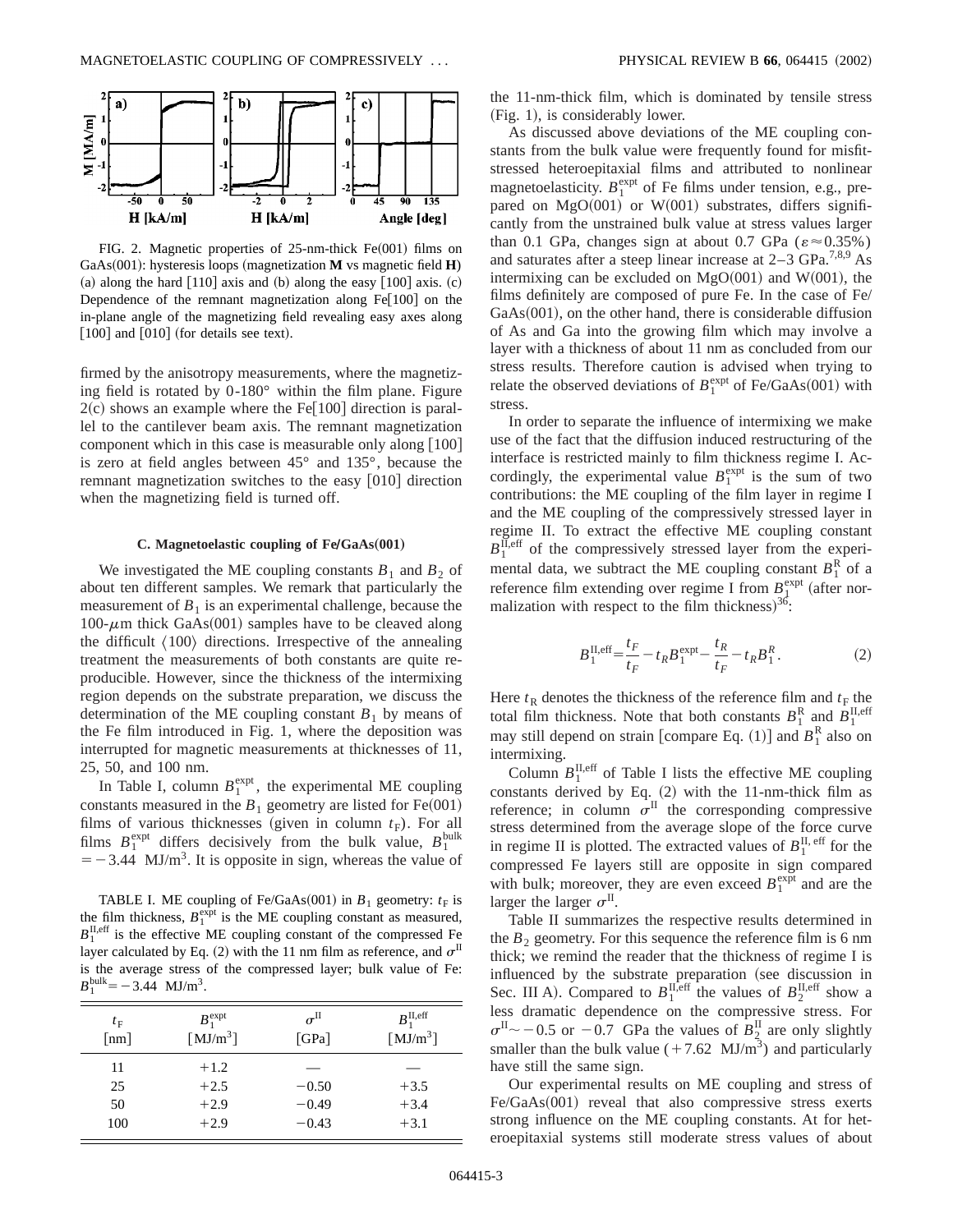TABLE II. ME coupling of Fe/GaAs(001) in  $B_2$  geometry:  $t_F$  is the film thickness,  $B_2^{\text{expt}}$  is the ME coupling constant as measured,  $B_2^{\text{II,eff}}$  is the effective ME coupling constant of the compressed Fe layer calculated by Eq. (2) with the 6 nm film as reference, and  $\sigma^{\text{II}}$ is the average stress of the compressed layer; bulk value of Fe:  $B_2^{\text{bulk}}$  = +7.62 MJ/m<sup>3</sup>.

| $t_{\rm F}$<br>$\lceil nm \rceil$ | $B_{2}^{\text{expt}}$<br>$\lceil MJ/m^3\rceil$ | $\sigma^{\text{II}}$<br>[GPa] | $B_{2}^{\text{II,eff}}$<br>$\lceil MJ/m^3\rceil$ |
|-----------------------------------|------------------------------------------------|-------------------------------|--------------------------------------------------|
| 6                                 | $+3.8$                                         |                               |                                                  |
| 25                                | $+6.4$                                         | $-0.75$                       | $+7.2$                                           |
| 25                                | $+6.0$                                         | $-0.53$                       | $+6.7$                                           |

 $-0.5$  GPa the sign of  $B_1$  is positive and thus opposite to the bulk value. The stress dependence of  $B_2$  is less pronounced, similar to the films under tension; at  $-0.5$  GPa  $B_2$  is only about 15% smaller than the bulk value.

Can we understand this astonishing behavior of Fe under compressive strain? In recent *ab initio* calculations by Komelj and Fähnle,<sup>15</sup> based on the density funcional theory, a parabolic dependence of the ME energy was found at least up to strain values of  $\pm 4\%$ . These results imply a linear dependence of  $B_1$  on strain, and thus the validity of a second-order expansion even for Fe films either compressed or expanded by  $\pm 4\%$ . In the case of Fe/MgO(001), however, we found a saturation of  $B_1$  (ca. +3.5 MJ/m<sup>3</sup>) at a tensile strain of about  $1.5\%$   $(2-3 \text{ GPa})$ . Obviously Eq. (1) with only second-order terms is not capable to correctly describe the experimental results and needs additionally terms of third (or higher) order. Also the positive values for  $B_1$ presented here for the compressed Fe films on  $GaAs(001)$  are not predicted by theory. Note that for a description based on second-order terms the magnitude of  $B_1$  increases linearly, when passing from tensile to compressive stress, which leads to larger negative values of  $B_1$  [see Eq. (1)] but not a reversal of sign. Therefore the second-order theory fails at considerably lower strain values under compression—for  $\sigma \sim -0.5$ , i.e.,  $\varepsilon \sim -0.3\%$ , already positive values are observed compared with Fe films under tensile strain  $(\epsilon > 1.0\%)$ , which points to an asymmetry in the ME coupling under compression or tension. For the same arguments discussed above also the decrease of  $B_2$  at compressive strain is not in accordance with second-order ME theory.

#### **IV. CONCLUSIONS**

In conclusion, our parallel investigations of ME coupling, stress, and magnetic properties of  $Fe/GaAs(001)$  demonstrate that also at compressive stress the ME coupling constants deviate significantly from bulk. So far, however, not all experimental aspects of  $B_1$  and  $B_2$  are reproduced properly by theory, particularly concerning the change of sign in the case of  $B_1$  as well as the decrease of  $B_2$  of the compressively strained films. It appears, however, that there might be more severe problems inherent in the present *ab initio* density functional electron theory applied to Fe as even the correct sign of  $B_2$  for (unstrained) bulk Fe is not predicted correctly. As discussed in detail in Ref. 37 there seems to be a deficiency in the two approximations used commonly for the exchange-correlation functional, the local-spin-density approximation, and the generalized-gradient approximation. Nevertheless, the preliminary results presented here certainly need to be confirmed by future studies, where compressively strained epitaxial bcc Fe films are prepared on different substrates.

#### **ACKNOWLEDGMENTS**

We wish to thank M. Fahnle and G. Y. Guo for stimulating discussions, C. Pampuch for carefully reading the manuscript, K.-H. Rieder for his permanent support, and M. Höricke for providing the As-capped  $GaAs(001)$  substrates. The work was sponsored by the Deutsche Forschungsgemeinschaft (Sfb 290).

 $<sup>1</sup>$  Charles Kittel, Rev. Mod. Phys. 21, 541 (1949).</sup>

- <sup>2</sup>R. Becker and W. Döring, *Ferromagnetismus* (Springer-Verlag, Berlin, 1939).
- 3P. Bruno and J.-P. Renard, Appl. Phys. A: Solids Surf. **49**, 499  $(1989).$
- <sup>4</sup>M. Farle, B. Mirwald-Schulz, A. N. Anisimov, W. Platow, and K. Baberschke, Phys. Rev. B 55, 3708 (1997).
- 5G. Bochi, C. A. Ballentine, H. E. Inglefield, C. V. Thompson, and R. C. O'Handley, Phys. Rev. B 53, R1729 (1996).
- 6R. C. O'Handley, Oh-Sung Song, and C. A. Ballentine, J. Appl. Phys. 74, 6302 (1993).
- ${}^{7}R$ . Koch, M. Weber, K. Thürmer, and K. H. Rieder, J. Magn. Magn. Mater. 159, L11 (1996).
- 8A. Enders, D. Sander, and J. Kirschner, J. Appl. Phys. **85**, 5279  $(1999).$
- 9G. Wedler, J. Walz, A. Greuer, and R. Koch, Phys. Rev. B **60**, R11 313 (1999).
- <sup>10</sup>D. Sander, Rep. Prog. Phys. **62**, 809 (1999).
- <sup>11</sup>Th. Gutjahr-Löser, D. Sander, and J. Kirschner, J. Appl. Phys. 87, 5920 (2000).
- 12R. Wu, L. Chen, and A. J. Freeman, J. Magn. Magn. Mater. **170**, 103 (1997).
- 13G. Y. Guo, D. J. Roberts, and G. A. Gehring, Phys. Rev. B **59**, 14 466 (1999).
- <sup>14</sup>G. Y. Guo, J. Magn. Magn. Mater. **209**, 33 (2000).
- <sup>15</sup>M. Komelj and M. Fähnle, J. Magn. Magn. Mater. **220**, L8  $(2000).$
- <sup>16</sup>M. Komelj and M. Fähnle, J. Magn. Magn. Mater. 222, L245  $(2000).$
- <sup>17</sup>M. Komelj and M. Fähnle, J. Magn. Magn. Mater. 224, L1  $(2001).$
- 18H. J. Zhu, M. Ramsteiner, H. Kostial, M. Wassermeier, H.-P. Schönherr, and K. H. Ploog, Phys. Rev. Lett. **87**, 016601 (2001).
- <sup>19</sup> J. J. Krebs, B. T. Jonker, and G. A. Prinz, J. Appl. Phys. **61**, 2596  $(1987).$